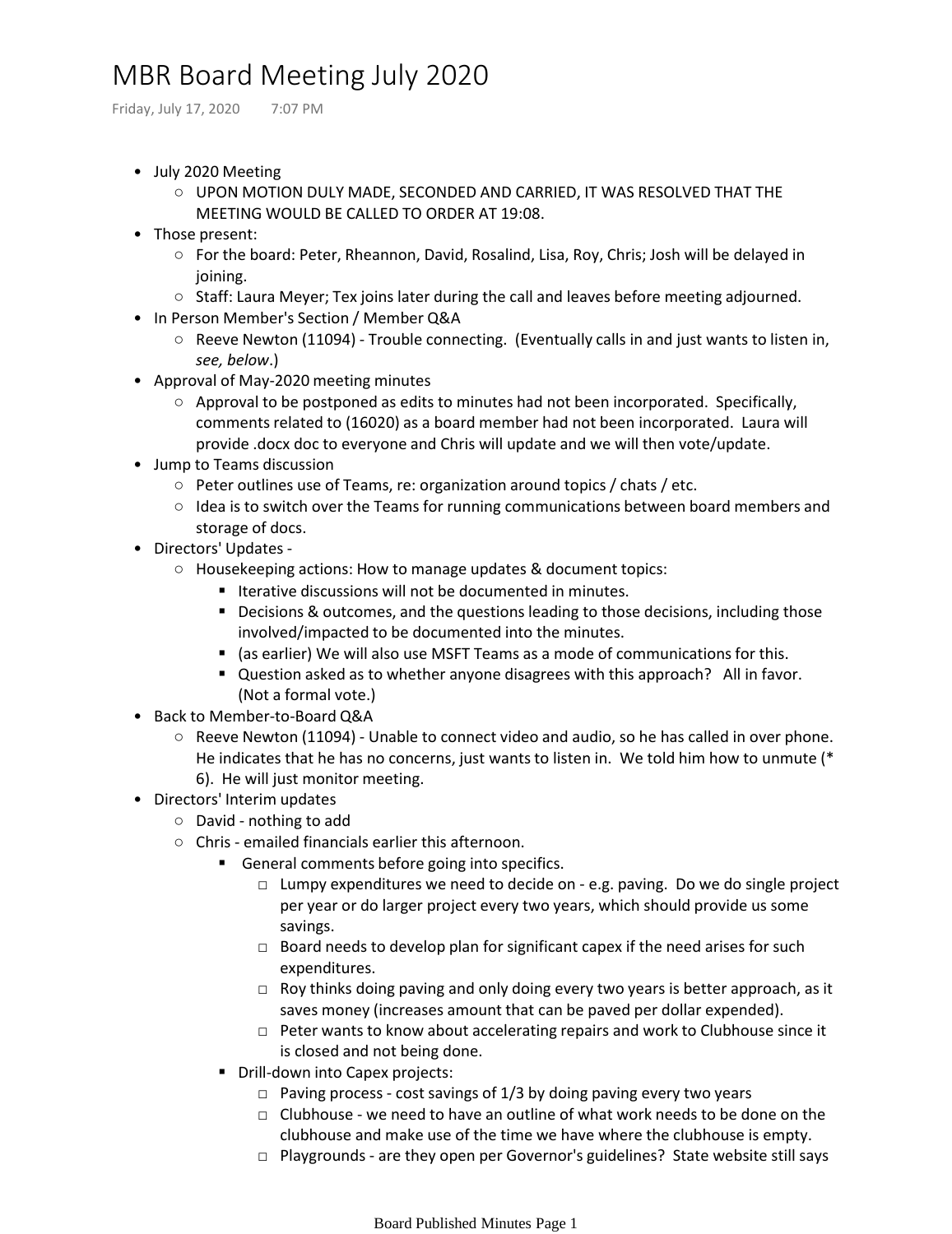closed. We will keep them closed until Whatcom County moves into Phase III. Lisa to investigate.

- Property Standards
	- Inbound email from potential member regarding ability to put a Yurt on her (potential) property.
		- □ Yurts are not approved Dwelling Units per Whatcom County. (See, correspondence with Ron Booth [<RBooth@co.whatcom.wa.us](mailto:RBooth@co.whatcom.wa.us)>, regarding Dwelling Units.

 $\blacklozenge$ 

Fw\_ Reply

- ◆ In addition, a 700ft^2 unit does not meet minimum size requirements.
- Raises question of dealing with these and Tiny Homes and other small footprint dwellings. Does the Rim want to allow these in the long-term? We might want to investigate. Peter will take an action to examine this issue.
- We need to develop a list of certified arborists for use at the Rim. One person we have used, Chuck the TreeGuy, is not an arborist. Follow-up for Property Standards.
- (17006) requests permission to remove a tree. Fir is rooted in a nursery log. Does not appear resolved/voted on.
- Member Relations nothing new to report (Rosie)
- Grounds and Maintenance (Roy)
	- Nothing beyond staff (Tex) who knows what needs to be done.
- Violations (Rheannon)
	- (16013) has been s/t renting during no renting period and also not registering guests. Has had eight guests in 2020 who were not registered (plus more in 2019). Member admitted to having ten guests in 2020. Member states was unaware they had been accruing fines for non-registration of guests and also did not know about ban on short-term rentals for non-essential workers.
		- □ UPON MOTION DULY MADE, SECONDED AND CARRIED, IT WAS RESOLVED THAT: we not allow people to register guests after the fact going forward, as a way to avoid being subject to fines. All in favor. IN ADDITION,  $\Box$  (16013) fines are to be applied
	- (15002) has been s/t renting w/o registration and also renting during period when such rentals are banned by the County/State. Nine separate s/t rentals over the 2020 period without registration, resulting in \$1,350 in fines.
		- □ Member claims registration is not convenient as does not reside in Glacier.
		- □ Nine rentals w/o registration.
		- □ UPON MOTION DULY MADE, SECONDED AND CARRIED, IT WAS RESOLVED THAT we apply schedules and uphold them. All approve.
	- Renters at (19058) noisy and complaining that Clubhouse and Pool were closed and not available for their use during their rental. Listings for property seem to imply owner is providing access to pool and clubhouse to renters. This is a Mt Baker Lodging managed property. Rheannon sent a warning to owner that they were providing gate cards w/ unapproved access to facilities. No word received from either owner or from Mt. Baker Lodging.
		- $\Box$  Follow-up communication to Mt Baker Lodging that they need to fix this.
		- $\Box$  Follow-up communication to owner/member.
		- □ Need to Update MBR Website to make it super clear that (a) short-term rentals to non-essential workers are not allowed under Washington State guidelines and (b) that the use of pool and owners' facilities are not available to renters,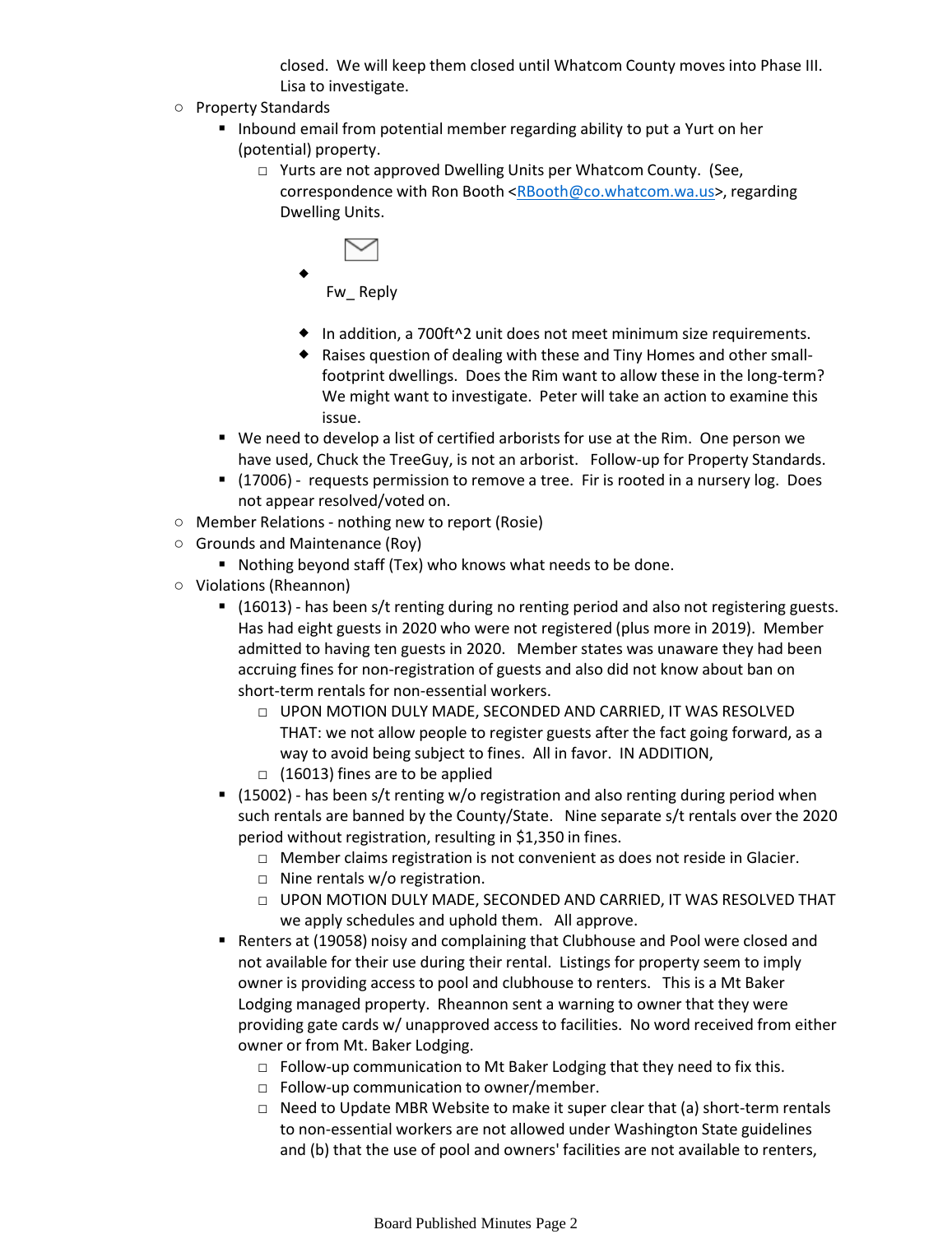period. Peter to work w/ Laura to update our Website to make this visible.

- $\Box$  Josh suggests that we require Mt Baker Lodging to put cards inside of rentals stating that pool and clubhouse are not open to renters.
- Tex joins at 20:15. Violations Continued:
	- (19032) two complaints and an off-color/somewhat aggressive email to Violations alias. Roy is going to reach out to them to get neighbor-to-neighbor issue resolved.
	- (Non-specific) Some complaints about people skate boarding on tennis courts -
		- □ Roy believes the signs currently in place state no skating on tennis courts
		- □ Roy will double check and if signs are unclear, get something clarified up. [Ed note: signs state clearly that (a) only tennis allowed on courts and (b) tennis shoes must be worn.]
	- (15025) was supposed to plant native trees following felling of trees. This has not happened, although member has planted shrubbery. We will go back to him and request that he plant native trees in the fall. The promise to plant native trees was in response to a fine for not authorized cutting, which resulted in Member having their fine reduced. UPON MOTION DULY MADE, SECONDED AND CARRIED, IT WAS RESOLVED THAT: they plant replacement trees in fall. All agree.
	- (22008)
		- □ Multiple complaints:
			- Dogs repeatedly off leash and excreta not being picked up.
			- ◆ Yard clutter
		- $\Box$  Decided that Tex will take photos and share.
		- $\Box$  Tex could use a camera for taking these photos as his phone camera is not terribly good.
			- ◆ We could afford a \$100 camera to enable this.
		- $\Box$  Roy has spoken to Tex about this previously
	- $(16020) -$ 
		- □ Violations:
			- Member not registering guest and providing names and license plate numbers.
			- Member continuing to s/t-rent during period that non-essential travel and lodging is not permitted as per WA Pandemic Guidelines
		- □ Member's attorney sent letter to MBR: claim is that fines should not apply to them and are unfair.
		- □ UPON MOTION DULY MADE, SECONDED AND CARRIED, IT WAS RESOLVED THAT: MBR to post on MBR Website that all non-essential rentals are banned. All agree.
		- □ Should we send a Cease and Desist letter to member?
		- □ UPON MOTION DULY MADE, SECONDED AND CARRIED, IT WAS RESOLVED THAT:
			- ◆ we query Allison Peryea (attorney) on what we should do next? Lisa to reach out to Allison.
			- We uphold outstanding fines on member.
			- We will send reminder bill to (16020) as usual. No other correspondence required.
	- Rosie and Roy would like us thinking about election buddying question about abiding with State Guidelines on short-term rentals. Peter will set this up using ElectionBuddy.
- Continuing Business
	- (11093) foreclosure and outstanding lien to be handled offline
	- Results of AGM voting.
		- □ Participants were notified and MBR website updated. Broader email